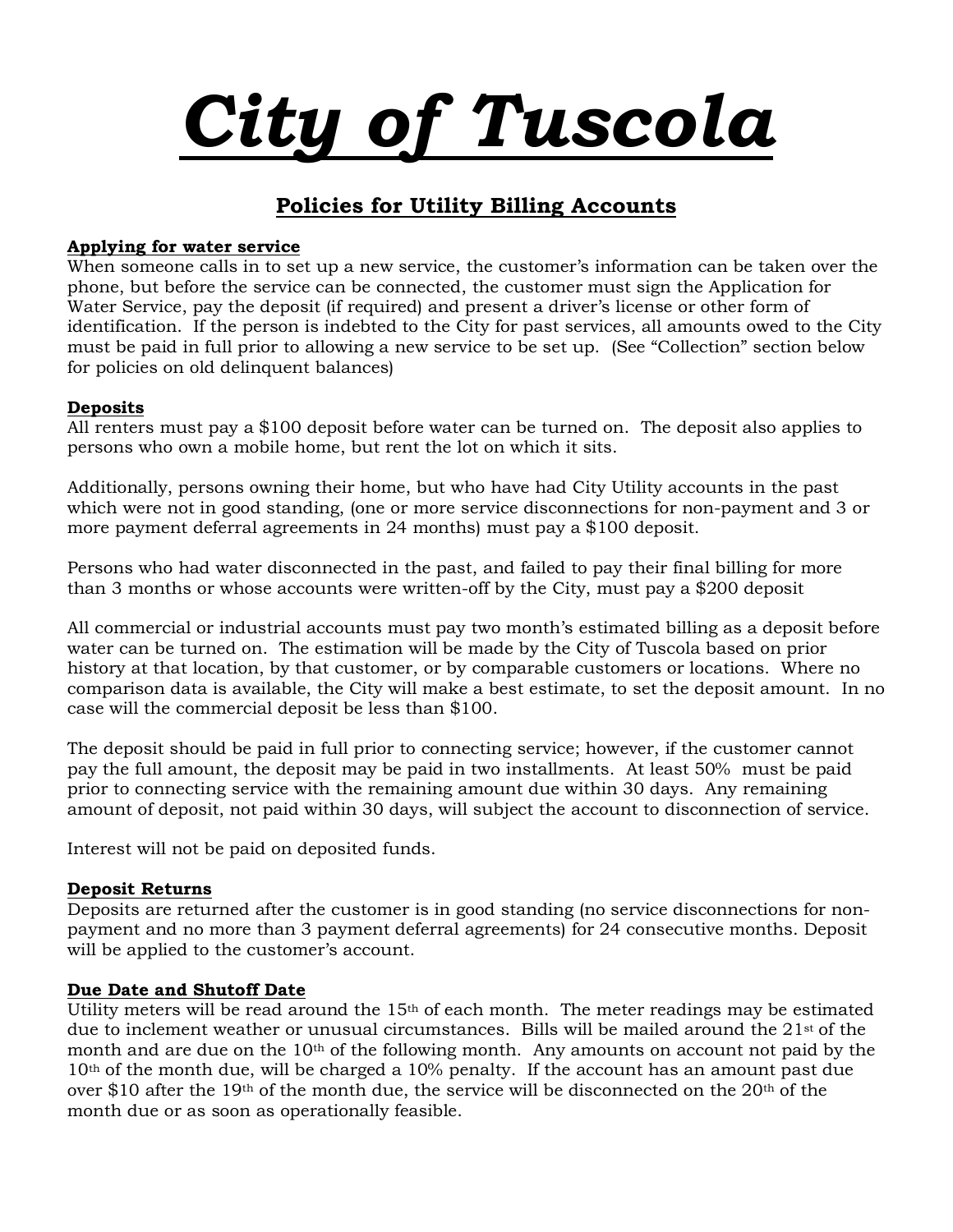Accounts are considered disconnected when the work order is issued to the City crew, regardless of whether or not the meter is actually turned off prior to payment. If water is disconnected, a \$25 fee will be charged. The customer will also be required to pay a \$100 deposit if they do not already have one on file. All amounts past due, including the reconnect fee and deposit (if required) must be paid prior to reconnection.

#### Payment Agreements

When a customer is unable to pay the entire bill before disconnection, we can make a payment agreement to defer  $\frac{1}{2}$  of the total amount due. The customer must **come in** before the water is disconnected and pay ½ of the total bill and sign the payment deferral form, then the customer must pay the other  $\frac{1}{2}$  of the bill before the end of the month in which the agreement is made. Customers are allowed to make payment deferral agreements 3 times per 12 month period. If the agreed upon payment is not received by the day after the "to be paid by" date, service will be disconnected. Payment arrangements on past due amounts **cannot** be made over the phone or by mail or drop box service. If a customer has a hardship and cannot pay even ½ of the bill, we will refer them to a charitable organization to apply for assistance.

# NSF Checks

When a customer's check is returned from the bank for Insufficient Funds (NSF), we will attempt to contact the customer to let them know that they must come in immediately to pay cash for the NSF check and a \$25 NSF Fee. If the customer cannot be reached by phone, we will send a letter to the address on file and inform them that they must be in to pay cash for the NSF check and fee within 5 days of the date of the letter. If the customer does not respond to the call or letter, or responds, but does not pay, the service will be immediately disconnected. At the time of disconnection, a \$25 fee for reconnection will be added to the account. If the customer does not already have a deposit on file, the \$100 deposit will be required prior to reconnection. In order to reconnect the service, all fees and deposit, past due amounts, and the NSF check must be paid in full. In the event that the check is returned after the account would have normally been disconnected (if the NSF check had not been written), no notification to the customer is required prior to disconnection of service.

## Leak Adjustments

When a customer has had a concealed leak (leak in a pipe or incoming line) (leaking toilets do not qualify), the City will adjust the bill to "share" the cost of the leak with the customer. When calculating a leak adjustment, we will subtract the customer's average bill from the leak bill,  $\frac{1}{2}$  of the remaining amount will be the total deduction to the customer's original leak bill amount. The City will only adjust one billing per year for qualified leaks.

## Name Change

The City will change the customer's name on the account after seeing a document allowing a legal name change. For example, if the customer gets married or divorced or legally changes his/her name, the City will simply view a copy of the marriage license, certificate, divorce decree, or other document before making the change.

## Garbage

The City will automatically bill all Tuscola residents for garbage service unless they are in an apartment where the landlord provides a dumpster for trash. Residents can fill out a solid waste disposal exemption application and state the reason why they want to be exempt from the required garbage service. If approved, the garbage service would be taken off of their account.

## Winter Disconnects

When a resident goes away for the winter they may request to have water service disconnected while they are away. If the water is completely shut off and there is no usage on the meter, there will be no billing. There is no reconnect fee for this service.